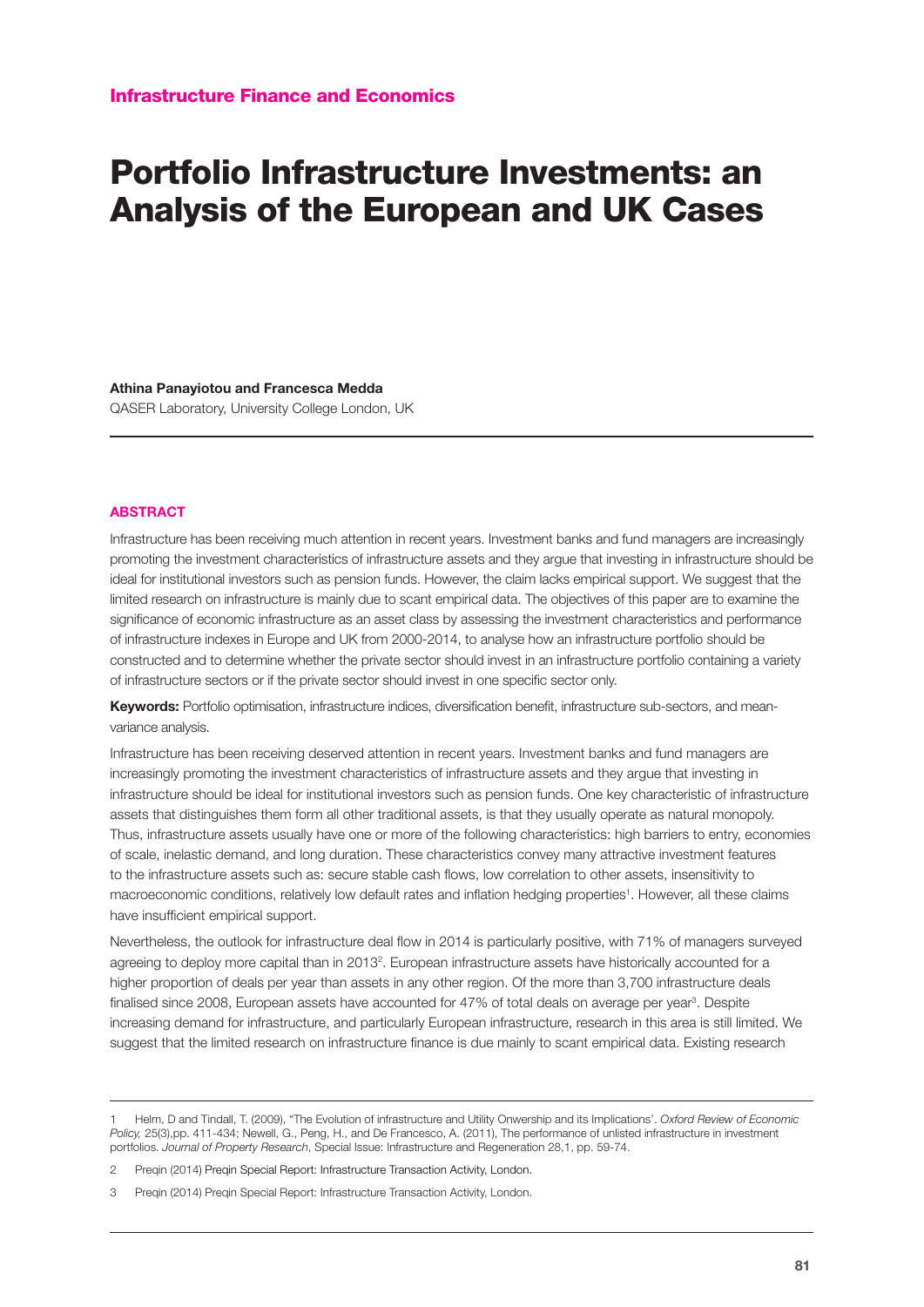examines the performance of listed infrastructure characteristics, but usually without distinguishing between different infrastructure sectors<sup>4</sup>. The present paper is developed as a study of two main objectives. The first objective is to verify if the investment characteristics of infrastructure are shared by all infrastructure sub-sectors i.e. ports, airports, electricity etc. The second objective is to determine whether by investing only in one infrastructure sector only, a private investor will still be able to enjoy diversification benefits.

In the first part of the work, we take as our point of departure the argument that infrastructure should be treated by investors as a separate asset class. The objectives of the paper are twofold. The first aim is to verify if the investment characteristics of infrastructure are shared by all infrastructure sub-sectors. Specifically, the paper examines the significance of European Energy and Transportation sub-sectors (e.g. ports, airports, electricity, natural gas etc.) by assessing the investment characteristics and performance of listed infrastructure indexes in Europe from 2004-2014. The investment characteristics of infrastructure sub-sectors are then compared with traditional assets such as (e.g. government bonds, real estate and stocks). The second objective is to confirm the best approach to construct a European infrastructure portfolio and determine whether the private sector will enjoy diversification benefits by investing in only one specific sector.

Data for this research is collected from the Reuters Thomson Database. We collect weekly prices of European subsector listed infrastructure indices for the following listed assets: Ports, Airports, Toll Roads, Natural Gas, Electricity, Fossil Fuels, Renewable Energy, Bonds (Government bonds), Real Estate and Stocks, for over a timespan of 10 years, from 2004-2014. In this way we are also able to capture and analyse the financial crisis and therefore test the robustness of infrastructure compared to other assets when macroeconomic conditions are very low. Risk free returns for the same period are collected from the Kenneth R. French - Data Library in order to calculate the Sharp Index of each asset.

In relation to the first objective, European performance analysis among assets is evaluated on three aspects. First of all, this research compares the performance of all the assets for the period 2004-2014 by calculating the annual return, average volatility and Sharp Index of each asset. Secondly, we examine the diversification benefits among listed infrastructure sub-sectors by calculating the inter-correlation among the sectors as well as with other traditional assets. Lastly, we evaluate the robustness of the infrastructure sub-sector during the crisis by calculating the annual average return, average volatility and Sharp Index of each asset during the period of the recent financial crisis Q4.2007 to Q2.2009.

In the second objective we use the GAMS modelling tool to examine how is best beneficial to construct a portfolio with infrastructure investment and evaluate the significance of including one specific infrastructure sector in traditional portfolios. We use the traditional Markowitz's mean-variance analysis in the following two portfolio scenarios:

Portfolio 1 specialises only on Energy sub-sector assets within a traditional portfolio. The assets included are European government bonds, real estate, stocks, natural gas, electricity, fossil fuels and renewable energy.

Portfolio 2 specialises only on Transport sub-sector assets within a traditional portfolio. The assets included are European government bonds, real estate, stocks, ports, airports and toll roads.

The results of the objective 1 show that Listed infrastructure sub- sectors vary widely in terms of performance. Ports and Electricity indices demonstrates the most superior performance among economic listed infrastructure sub-sectors while; Fossil Fuels and Renewable Energy demonstrates the worst performance of all the sectors. When compared with more traditional assets all listed infrastructure sub- sectors except Fossil Fuels and Renewable Energy outperform Stocks and Real Estate as indicated through a higher Sharp ratio. There are some infrastructure sub-sectors that outperform Government Bonds however; this is due to higher returns. Government bonds are less volatile than all other assets.

The claim that infrastructure has low correlation with traditional assets is confirmed partially. All infrastructure sub-sectors show diversification benefits with Government bonds.However, all infrastructure sectors have significant correlation with Stocks and Real Estate. Additionally, our inter-correlation matrix shows that there are portfolio diversification

<sup>4</sup> Oyedele, (2013). Performance and Significance of UK listed infrastructure in a Mixed Asset Portfolio [pdf] See: http://eres.architexturez. net/system/files/pdf/eres2013\_14.content.pdf

<sup>;</sup>Peng, H., and Newell, G. (2007), The Significance of Infrastructure in Investment Portfolios. Pacific Rim Real Estate Society Conference; RREEF (2007a). "Performance Characteristics of Infrastructure Investments". RREEF Research.